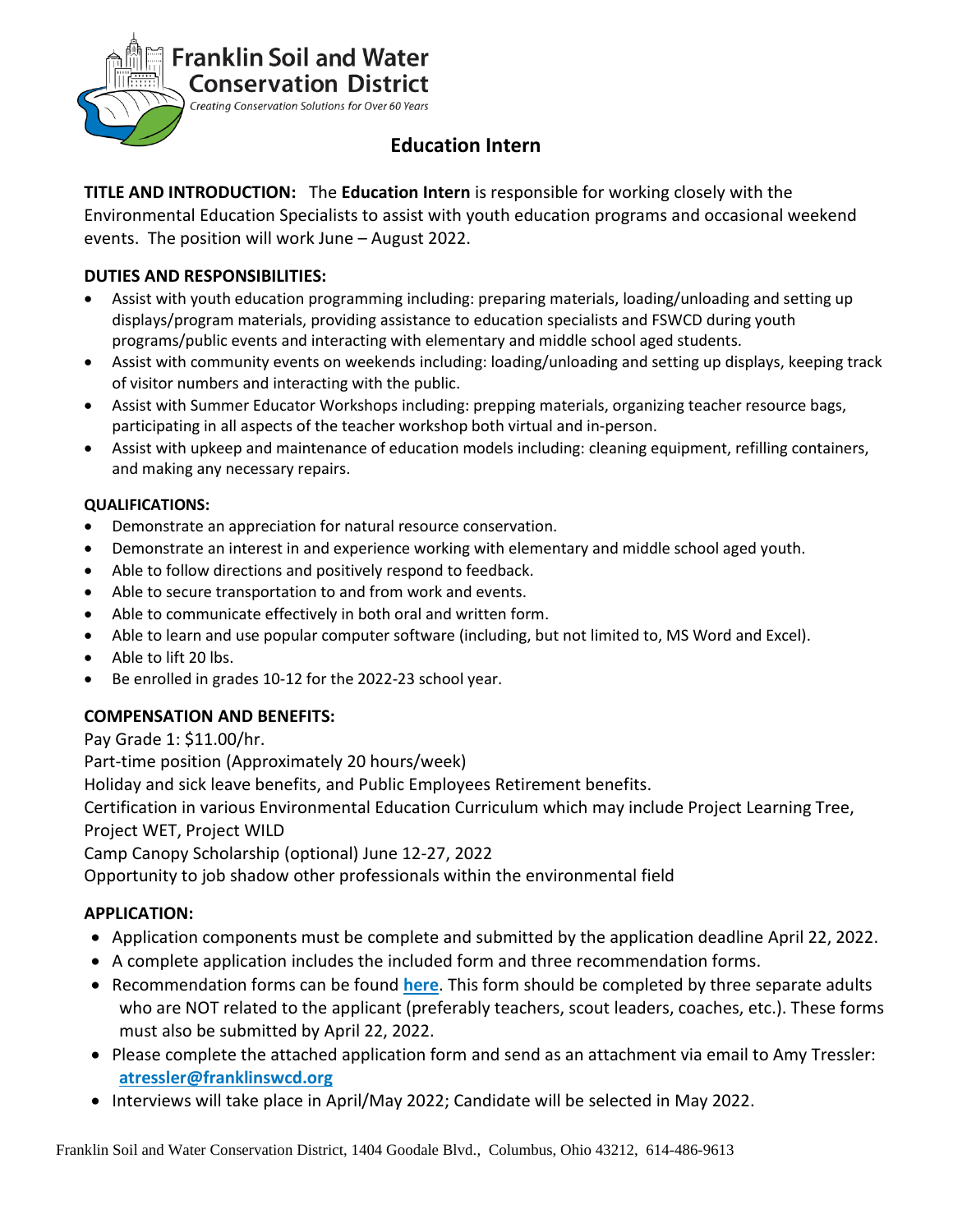#### **GENERAL INFORMATION:**

| First Name:       | Last Name: |                         |      |  |
|-------------------|------------|-------------------------|------|--|
| Address:          |            |                         |      |  |
| City:             |            | State:                  | Zip: |  |
| Phone/Cell Phone: | Email:     |                         |      |  |
| Date of Birth:    |            | <b>Graduation Year:</b> |      |  |

#### **PARENT/GUARDIAN INFORMATION:**

Parent/Guardian 1

| First Name:       | Last Name: |        |      |  |  |
|-------------------|------------|--------|------|--|--|
| Address:          |            |        |      |  |  |
| City:             |            | State: | Zip: |  |  |
| Phone/Cell Phone: | Email:     |        |      |  |  |
| Relationship:     |            |        |      |  |  |

#### **PARENT/GUARDIAN INFORMATION:**

| Parent/Guardian 2 |            |        |      |  |
|-------------------|------------|--------|------|--|
| First Name:       | Last Name: |        |      |  |
| Address:          |            |        |      |  |
| City:             |            | State: | Zip: |  |
| Phone/Cell Phone: | Email:     |        |      |  |
| Relationship:     |            |        |      |  |
|                   |            |        |      |  |

#### **SUPPLEMENTAL QUESTIONS:**

Please answer the following questions yourself so that we can learn more about you.

#### What interests you about working for Franklin Soil and Water Conservation District?

List three things you would like to gain from your internship position with Franklin Soil and Water Conservation District: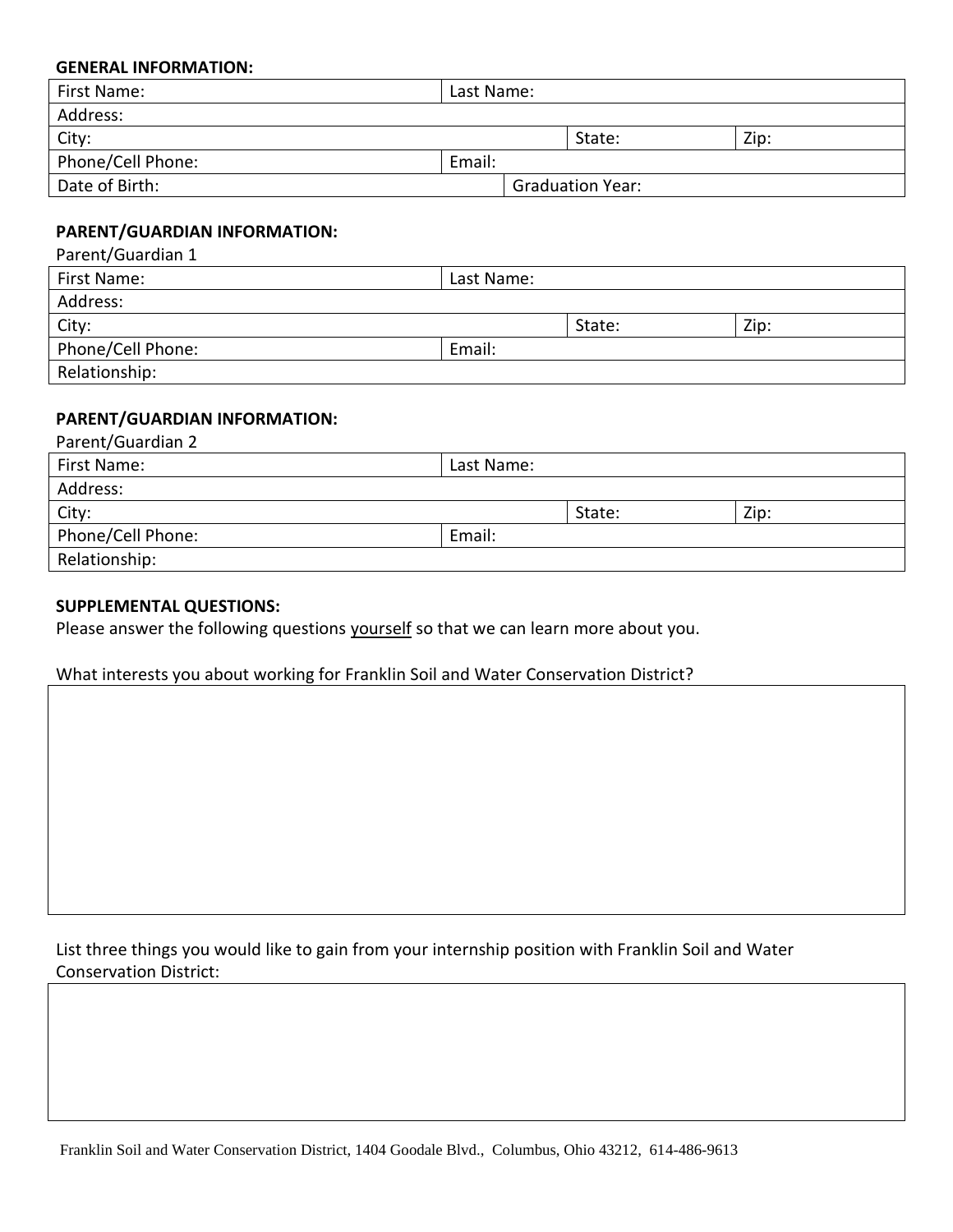What are your extracurricular activities/hobbies/sports/volunteer activities?

Why should we choose you for the Education Intern position? What makes you stand out?

What would your best friend say is one of your best qualities? What would be one quality your best friend would suggest you need to improve?

Please share an example of a time/situation you weren't your best self or did something wrong. How did you handle it?

Franklin Soil and Water Conservation District, 1404 Goodale Blvd., Columbus, Ohio 43212, 614-486-9613